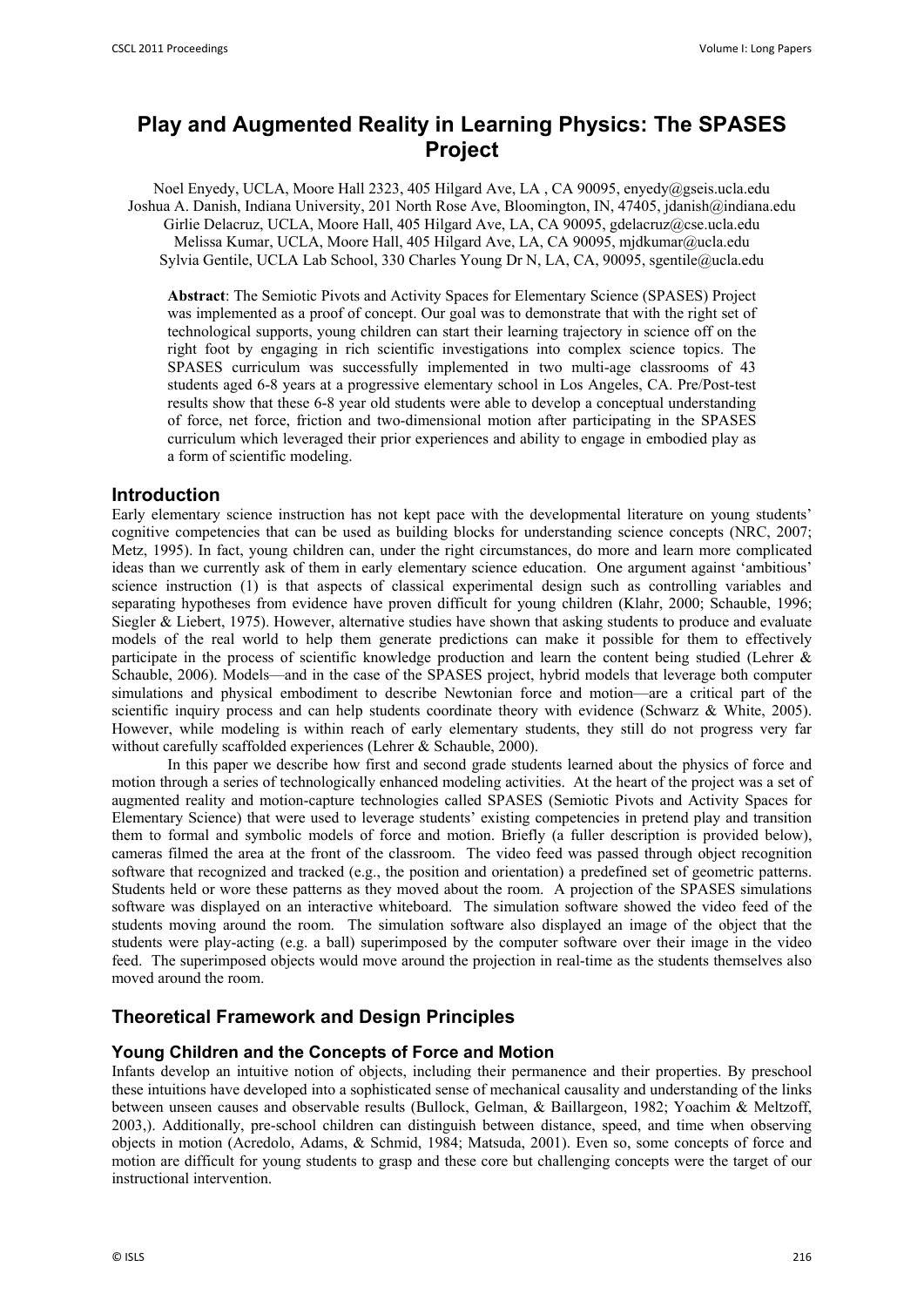The first concept that SPASES focused on was force, including: the causal relationship between force and motion; the difference between force and speed; the fact that once a force ended, the speed of an effected object continued (i.e. inertia); and that impulse forces were an interaction between objects but not the objects themselves. These topics correspond to some of the key conceptual stumbling blocks to understanding force and motion (Lehrer & Schauble, 1998). Second, we focused on quantifying the relationship between force and speed (i.e., net force). Third, students investigated friction as a force. Finally, the curriculum focused on net forces in two dimensions.

# **Description of the SPASES Environment and Technology**

There were two key components to the SPASES system: 1) an augmented reality system that used computer vision to record and display the students' physical actions and locations, and 2) software that translated this motion into a physics engine and generated a response based on the sensing data. The SPASES system used commercially available, open source forms of motion tracking and pattern recognition technologies to create an inexpensive alternative to virtual reality within the physical classroom (a  $12' \times 12'$  carpet at the front of the classroom). Motion tracked by the system could be instantly imported into a computer simulation that allowed students to model their understanding of force and motion and compare their predictions to simulated results.



Figure 1. The Progression from Physical Objects and Motion to a Physics Microworld in SPASES.

We will describe one example activity to illustrate how the SPASES technologies supported successful modeling. In this activity the students were asked to predict how a series of forces would influence the motion of a ball. The students were split into two teams. The first team decided which forces to initially apply to a ball. The second team then chose the forces necessary to stop the ball on a given spot. The target concept was net force, addressing a common intuition that the ball would go in the direction of the last force. We expected that students holding this intuition would predict that when given a force in one direction followed by a smaller force in the opposite direction, the ball would reverse direction rather than slow down.

Susie, "playing" the role of the ball, demonstrated her prediction by walking across the rug wearing the symbol for a ball on a hat. As she walked, she responded to the forces she encountered by speeding up. The system tracked her movement in real time. While the students saw her move across the rug, they could also see a ball projected in the SPASES microworld move across the whiteboard, mimicking her movement in the physical classroom. As Susie-as-the-ball passed arrow symbols, her peers were also involved through evaluating whether they agreed with her prediction. Did she speed up and slow down in the right places? By the correct amount?

After Susie finished, the students were invited to debate her embodied prediction. They began by discussing how many forces were in each location and what their impact would be on the ball. Some students expressed common, but incomplete or inaccurate, intuitions while others shared more idiosyncratic ideas. The students then had the chance to compare their embodied predictions with the microworld that mirrored the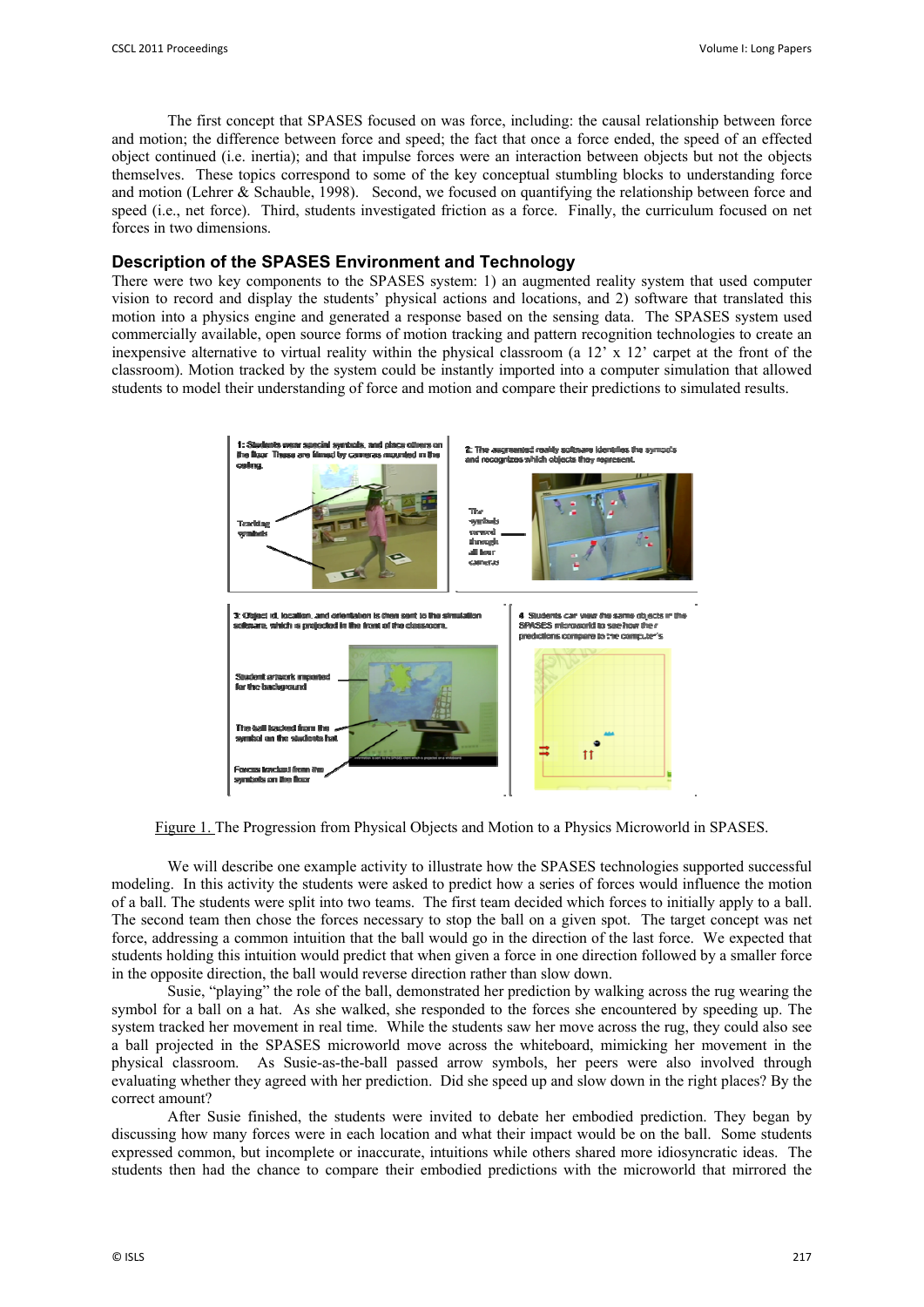choices they had made with the physical objects. Since the cards representing forces had already been laid on the floor as part of their activity, and because the system recognized these patterns as forces that operate in particular ways in the physics engine, all that the students had to do to see if they were right was reposition Susie-as-the-ball back to the beginning and press a button to run the simulation. Now the physics engine took over Susie's ball and displayed what would happen for that same scenario in a Newtonian world using the same space and representational system as the children's pretend play. Ultimately, everyone was surprised when their predictions did not quite match the computer simulation, and in the ensuing discussion students made explicit some of their implicit thinking. This discussion provided a key building block for a series of activities that led to the majority of the students in the group to build on what they already knew (or thought they knew) about how things move and to begin to reason in a more normative manner about how forces contribute to an objects motion. Thus the students started the activity using pretend play skills, but by the end of the activity were engaging in a discussion about modeling and concepts of net force. Through this game-like experience, SPASES makes it possible for 6-8 year-old students to interrogate their own understanding and explore these physics concepts. We now turn to the broader theoretical framework that guided our design.

## **Design Principle #1: Play and Participatory Modeling**

For young students in particular, it is important to develop modeling abilities by starting with what they can already do. This is a fundamental premise of constructivism—that students' existing schemata are modified, added to, and reorganized, but not abandoned during the learning process (Smith, diSessa, & Roschelle, 1994). An understanding of modeling begins with symbolism, as models stand for something else and often use collections of symbols to do so. Importantly for the SPASES project, as early as pre-school, children are able to distinguish toys, pictures, and video images as representations of real objects, and can use representations successfully to reason about the world (DeLoache & Burns, 1994).

In addition to nascent symbolism, young students have another important competency at their disposal for representation—one that is not traditionally thought of as a building block for science, but which we believe can be effectively marshaled to that end—this competency is play. Play, particularly embodied, socio-dramatic play where children use their bodies and movements to enact a scene or situation, is an activity that young children are competent at and familiar with from an early age, and which is closely tied to the development of symbolic representation (Nicolopoulou, 1993; Piaget, 1952).

The defining feature of pretend play is not that it is fun (although it often is). Rather, its defining feature is the combination of an imaginary situation with a set of rules (Vygotsky, 1978). In pretend play, students are able to engage with quite complicated rule sets. For example, when "playing house," children typically control their behavior based on a set of rules about what fathers do, what mothers do, and what babies do. It is this focus on a set of rules that makes play a potential resource to help students learn science. Scientific phenomena are often described as a set of rules or laws—for example, Newton's three laws of force and motion.

The rules in pretend play are what make play a valuable part of the learning process and a type of informal inquiry (Youngquist & Pataray-Ching, 2004). In play children often attempt to govern their behavior by following a set of rules that they do not yet fully understand. Additionally, through play, the rules that govern a situation become visible and often explicit for children (Rosenberg, 1987). Understanding the rules that govern the world is one of the central aspects of scientific modeling. For this reason, researchers have argued that play is an early form of simulation (Bruner, 1986).

To incorporate play into the SPASES curriculum, we engaged students in developing and refining *participatory models* (Danish, 2009). Participatory models are embodied, dramatic skits where the students enact a key principle of the system being studied, and leverage their body motion and position as a resource for displaying their understanding. Participatory modeling builds upon the kind of productive engagement that has been seen in participatory simulations (Colella, 2000) while shifting the focus on rules to be more explicit and reflective for the participants. By identifying these play activities as participatory modeling, we are highlighting the fact that students were presenting, through embodied enactment, their model of how the ball would move.

To facilitate productive modeling throughout the curriculum, SPASES began with a first-person experience—an important building block for young students' scientific understanding—where one student pretended to be the ball and used his/her own physical motion to predict and represent the motion of the ball. It has been shown that when learning difficult science concepts, students benefit from examining the system from multiple perspectives, particularly in computationally supported environments where the technology can help students take perspectives beyond their own perceptual capabilities (c.f., White, 1993). Like traditional computer simulations, SPASES offers the outside observer's perspective as well, where one can look down from above and observe forces, friction and motion, running experiments and measuring the phenomena (see Figure 1). However, given the age of our students, SPASES began with a first-person experience and then transitioned to an abstracted third person perspective.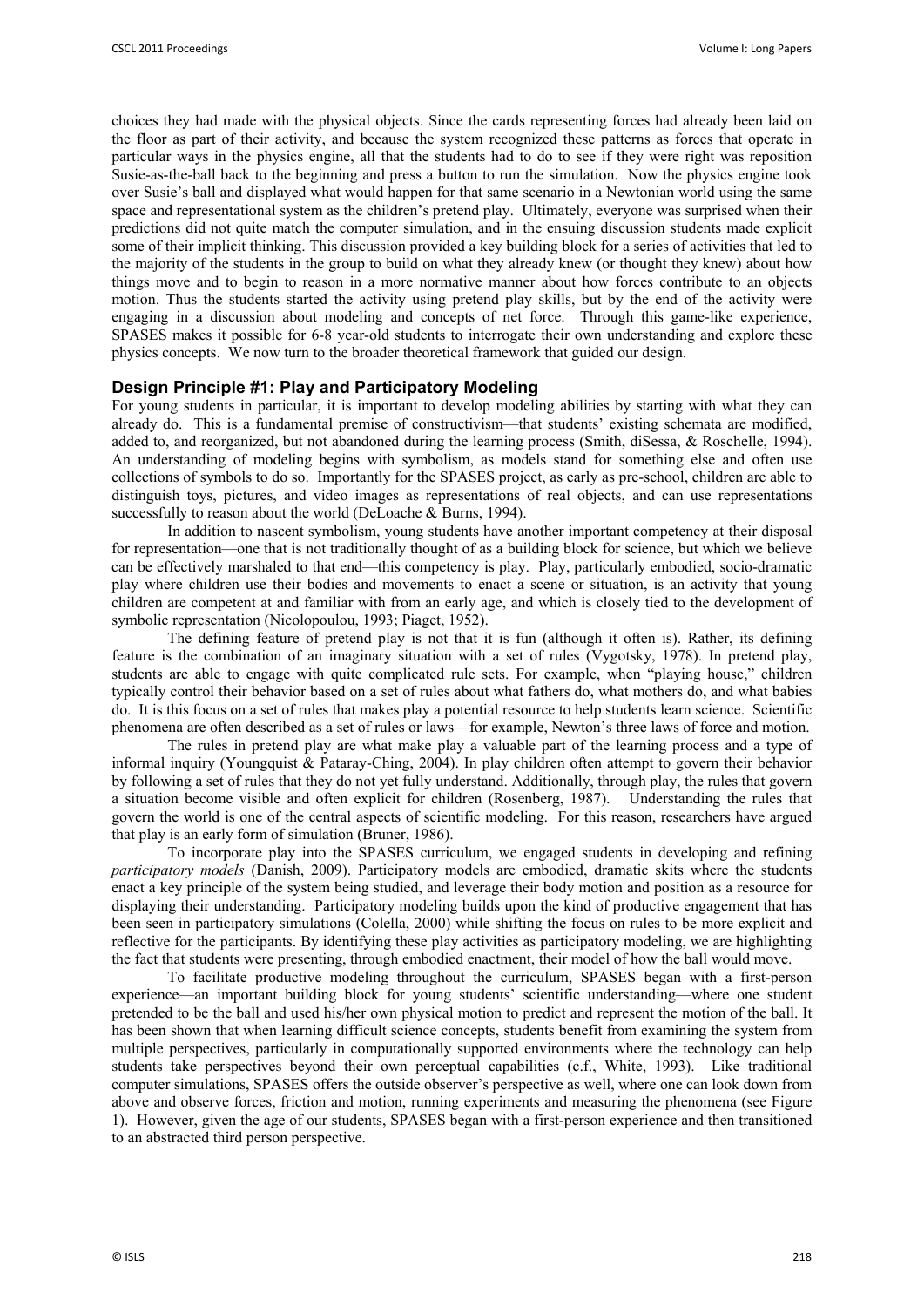# **Design Principle #2: Progressive Symbolization**

An additional intersection between play and scientific activity is the role of symbolism in play. In play, the child can choose which features of the situation are relevant and meaningful and which features can be ignored. This is exactly what children have difficulty with, when engaging in formal scientific investigations. Young students frequently insist on fidelity, especially visual fidelity, requiring that the model and representation look the same (e.g., water is blue, leaves are green, etc.). For example, a child who pretends a blue cloth is a lake that her toy boat must cross has somewhat rigidly used the similarity in color to assign a symbolic meaning to the cloth. At the same time, she has flexibly chosen to ignore other aspects of the cloth, such as its square shape and lack of wetness, and by not assigning them significance, making them semiotically invisible. Thus, in play students are able to fluently use symbolism and abstraction in ways that remain difficult for them in other contexts such as formal investigations.

In SPASES the artwork and symbols that populated the system were all invented by the students themselves. Like previous work in progressive symbolization (Enyedy, 2005), the students refined their symbols as a group, determining which aspects of the phenomenon would be captured in a symbol and iteratively refining those symbols so that they would be effective in their future modeling activities.

### **Design Principle #3: Cycles of Activities and Semiotic Resources**

After making embodied predictions, the students seamlessly transitioned into a physics microworld to compare their embodied predictions to what would actually happen in a perfect Newtonian world. Students positioned objects within SPASES using either the shared interactive whiteboard, or the augmented reality objects. Like prior effective microworlds (c.f., White, 1993), SPASES allowed students to see and manipulate a situation in ways impossible in the real world (e.g., turning off friction). Asking students to place objects on the whiteboard or in the physical classroom had the added benefit of creating public and open tools for discussion (Danish  $\&$ Enyedy, 2007; Hutchins, 1993). This openness was an important feature of SPASES, allowing students to interrogate their peer's choices or propose alternative predictions for what they thought would happen.

However, students also engaged in non-computer-mediated experiences and investigations in the real world, as well as play-acting without technology, or technology without pretend play and tracking. This range of activities was intended to connect student understandings at multiple levels of abstraction—from actual balls they could touch to symbols about motion devoid of any reference to the objects doing the moving.

# **Methods**

### **Participants**

The SPASES curriculum was successfully implemented in two multi-age classrooms with students aged 6-8 years (x=7.1 years) at the UCLA Lab School (n=43). The forty-three students were roughly even in terms of first and second grade students (Twenty two  $1<sup>st</sup>$  graders & twenty one  $2<sup>nd</sup>$  graders) and in terms of gender (21 boys & 22 girls). The ethnicity of the children roughly mirrors the ethnicity of the state of California (although Latinos are under-represented in our sample); 53% Caucasian, 22% African American, 14% Latino and 11% Asian.

The curriculum lasted 15 weeks (2/18/09 through 6/8/09) and consisted of 26 one to two hour sessions. The average length of a lesson was 90 minutes. Four major topics were covered; force and speed (5 lessons), net force in one dimension (11 lessons), friction (4 lessons), and two-dimensional motion (7 lessons).

#### **Procedures**

Students were individually interviewed before and after the unit with a protocol based in part on a modified version of the Force Concept Inventory (Hestenes, Wells, & Swackhamer, 1992). To document learning processes and how the curriculum was enacted by the teachers, we videotaped two case study groups (students were organized into small groups of 8-9 students) and all whole-class activities.

The pre- and post-test interviews were transcribed and coded for degree of conceptual understanding. Reliability for each item was determined by calculating the Intra-class Correlation Coefficients (ICC) for each item. Five of the 34 items were dropped because of low inter-rater reliability. An additional ten items were dropped due to a high proportion of missing answers. These missing answers were due in part to student attendance, but also due to variability in the way that various members of the research team administered the interview, and the difficulty in parsing the continuous transcript into discrete answers. As a result, the final pretest and post-test scales were comprised of nineteen items. Reliability analyses were conducted on the pre-test and post-test items to ensure that the data had a unidimensional structure. The Cronbach's alpha for the *pre-test scale* was .34. The Cronbach's alpha for the post-test scale was .57. Two explanations may account for the low alpha values. First, the sample size was small; with a larger sample reliability estimates are expected to be higher. Also, our participants were young children who had very little knowledge of the concepts prior to the study. For example one student thought acceleration was a type of vegetable. Therefore, the low consistency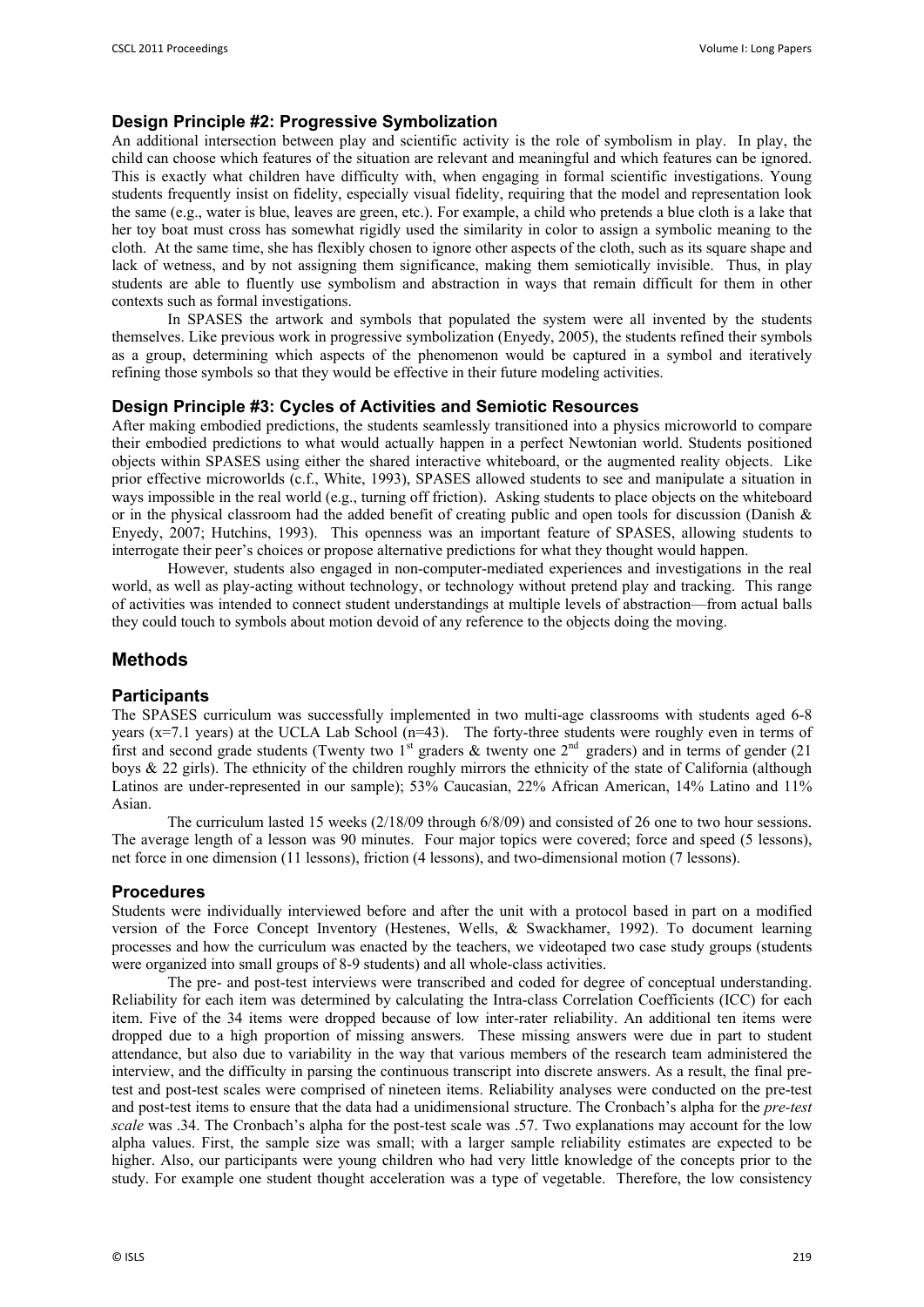among items on the pre-test may be an artifact of their age and understanding, rather than poor inter-item correlation. This assertion is supported by the dramatic increase in reliability after the intervention.

# **Results**

Descriptive statistics were obtained on performance on the pre-test and post-test items. For the 43 students, the average pre-test score was 5.42 (*SD* = 1.55) out of a possible of nineteen points. The average post-test score was 8.60 (SD = 2.07). A paired-samples t-test was conducted to compare pre-test scores and post-test scores. Posttest scores were significantly higher than the pre-test scores,  $t(42)=10.43$ ,  $p < .005$ . Correlational analyses examined the relation between grade level, age at the start of the study, gender, pre-test and post-test scores. Results indicate there is no correlation between any of the demographic variables and the assessment scores (see Table 1).

 Scales were formed for our four content objectives: *Force and speed, friction, net forces,* and *twodimensional motion.* However, due to the small number of items per scale, the reliability of each scale was extremely low. Therefore, in order to examine differences in content understanding on these four specific topics, we have analyzed four exemplary questions. A Wilcoxon signed rank test was computed to examine changes in scores on each of these items. The Wilcoxon signed rank sum test is a non-parametric version of a paired sample t-test, which we chose to use because it requires fewer assumptions about the distribution of the data.

 For the topic of force and speed, we analyzed the question that asked students "What is a force?" The highest value was given to answers that reflect the understanding that either force makes something go proportionately faster or slower, or that forces change the speed of an object. Partial credit was given to answers that describe forces as a verb (e.g., it makes something move) or as a noun (i.e, provides an example of a force). The sign test indicated that 28 (65%) of the students received higher scores on the post-test than on the pre-test, *Z* = 4.83, *p < .005*.

 For the topic of friction, we analyzed responses to a scenario that asked students to explain why a moving soccer ball slows down when rolling on a grassy surface. The highest value was given to students who described the resulting action and the mechanism of the friction (e.g., "Because those things sticking out of it, it will hold them back, it will try to push the ball back and stop."). Partial credit was given to answers that either described the surface quality of the grass (e.g., "So that's why it slows on the grass, because it's a little bumpy.") or connected the change in speed to friction or the grass (e.g., "Because it's really high friction right here, that's where it stops."). The sign test indicated that 16 (37%) of the students received higher scores on this question during the post-test than on the pre-test, although the results were marginally significant,  $p = .052$ .

|              | Pre-test | Post-test | Age at start | Grade    | Gender  |
|--------------|----------|-----------|--------------|----------|---------|
| Pre-test     | 1.00     | $.416**$  | 0.26         | 0.21     | $-0.14$ |
|              |          | 0.01      | 0.09         | 0.16     | 0.38    |
| Post-test    | $.416**$ | 1.00      | 0.11         | 0.19     | 0.05    |
|              | 0.01     |           | 0.48         | 0.23     | 0.75    |
| Age at start | 0.26     | 0.11      | 1.00         | $.835**$ | 0.15    |
|              | 0.09     | 0.48      |              | 0.00     | 0.35    |
| Grade        | 0.21     | 0.19      | $.835**$     | 1.00     | 0.23    |
|              | 0.16     | 0.23      | 0.00         |          | 0.14    |
| Gender       | $-0.14$  | 0.05      | 0.15         | 0.23     | 1.00    |
|              | 0.38     | 0.75      | 0.35         | 0.14     |         |

Table 1: Pearson correlations between background variables and test scores.

For the topic of net forces, we analyzed responses to the questions "What size force would you give to stop a ball that got the large size force? Why would you do that?" The highest value was given to responses that provided the correct amount of force (i.e., the same amount of force) and explained that an equal number of forces must be applied in order to stop an object (e.g., "Same force hitting each other would probably just stop." Partial credit was given to students who simply provided the solution but no explanation. The sign test indicated that 14 (33%) of the students received higher scores on this question during the post-test than on the pre-test, although the results were marginally significant,  $p = 0.12$ .

 For the topic of two-dimensional motion, we analyzed the response to the modified FCI item that asked students to predict the path of a puck that received another hit (see Figure 2). The sign test indicated that 29 (67%) of the students got higher scores on the post-test than on the pre-test,  $Z = 4.67$ ,  $p < .005$ .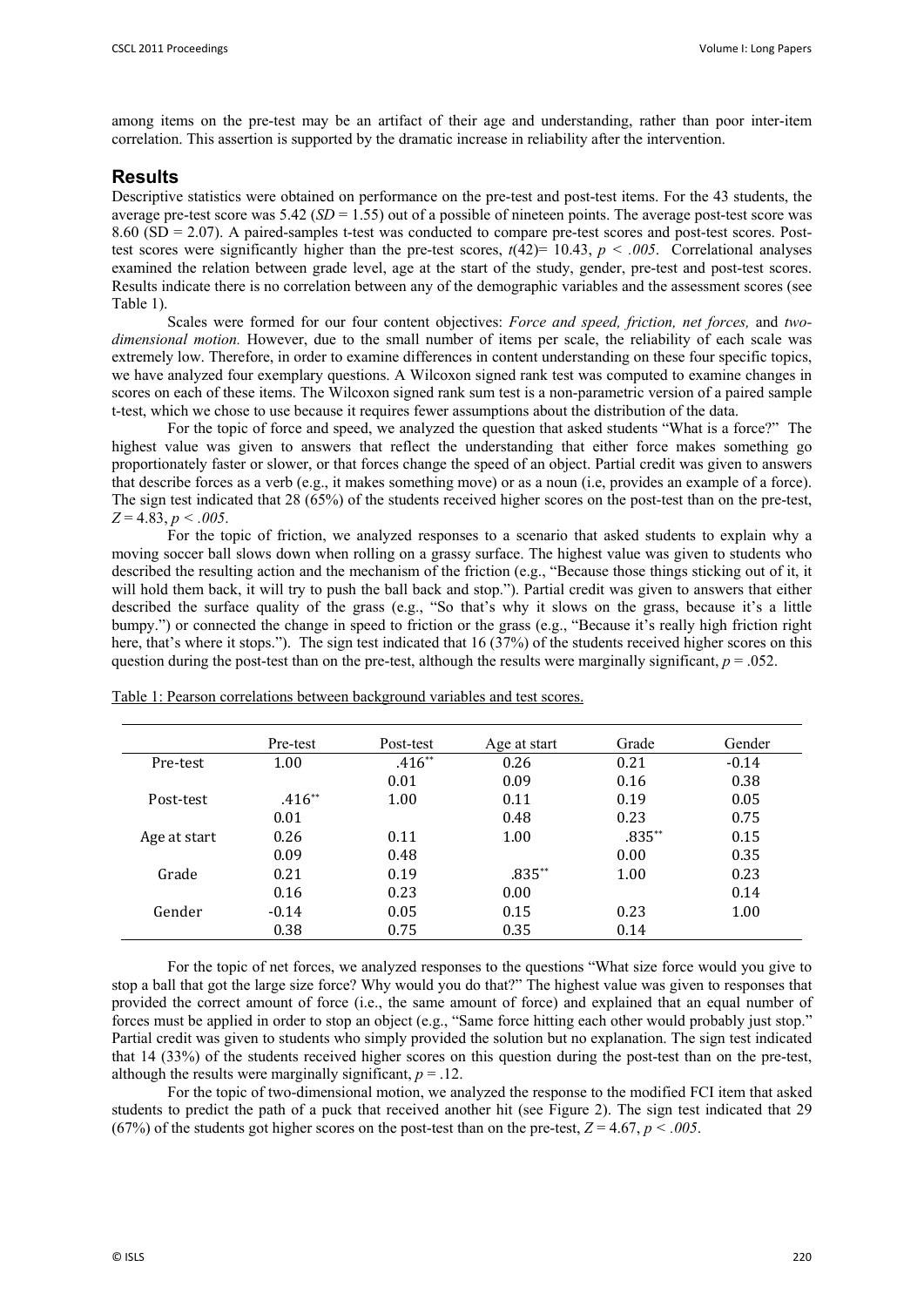

Figure 2. Modified FCI Question about 2-D Motion.

In sum, students demonstrated significant improvement on all of the key measures, including, the fact that 91% of the students showed a pre- to post-test gain  $(Z = 5.71, p < .005)$ .

#### **Conclusion**

SPASES is an important proof of concept project. We aimed to demonstrate that young children can begin their learning trajectory in science off on the right foot—both in terms of the complexity of science content and the type of ambitious science instruction that will lead to generative inquiry skills and a robust scientific epistemology. Pre/Post-test results show that these 6-8 year old students were able to develop a conceptual understanding of speed, force, friction and two-dimensional motion.

What we have shown here is that the students are able, with the SPASES technology and activities to learn force and motion concepts at an earlier age than thought possible.

We were pleased to see that neither gender nor age were correlated to post-test performance. We were initially concerned that the SPASES environment might appeal more to and therefore provide a greater benefit for boys. The environment overlaps with many of the stereotypical interests and styles of boys'—it involves a mechanical topic, involves physical activity, and heavily depends on computer simulations and gaming. Nevertheless, from our videotapes we saw that girls were just as deeply engaged during the activities as boys and contributed substantially, if not to a greater extent, during the whole-class and small group discussions.

 We were particularly surprised by two of our findings. While our overall results were encouraging, the sub-topic results showed some unevenness in student learning. We had relatively small gains in students' ability to quantify the relationship between speed and distance and their understanding of friction. In contrast, we had relatively large gains in students understanding of two-dimensional motion, a topic that has proven difficult for much older students.

With regards to friction, much of the students' difficulty can be traced back to two factors. First, students came in with more experience with friction both in and out of the classroom, and thus scored higher on the pre-test on these items. Second, students' intuitions conflicted with our example of ice as a low friction environment. As stated above in our third design principle, we were committed to having some sort of physical and familiar environment for students to be able to explore. Given this commitment, we had relatively few inexpensive options of familiar non-friction/low friction environments—air hockey tables and ice. Neither was ideal in that both introduced new mechanisms (an upward force and lubrication respectively). We choose ice on the assessment (and oiled surfaces as an alternate to ice in the activities) because the net balance between gravity and the upward air pressure in the hockey table seemed to necessitate a discussion of gravity—a topic that was not covered by our curriculum. Perhaps because our dramatic play activities were kinesthetic in nature, we found that a large number of students were bringing in their memories of falling on ice, and the sensation of their legs speeding up as they fell. As a result, students inferred that in no/low friction environments, objects sped up rather than maintained their inertia. This interpretation of their past experience interacted with our activities in unanticipated ways, contributing to our weaker results on this topic.

The results for two-dimensional motion, however, surprised us for the opposite reason. Given how entrenched the intuition is that an object will travel in the direction of its last hit, and the difficulty that older students have shown on this FCI assessment item, we had modest expectations for this topic in our curriculum. While the majority of our students at the time of the post-test were limited to a qualitative sense of the direction and speed of the new vector, we were encouraged that our results were similar to the results obtained by White's (1993) seventh grade students after the Thinker Tools software and curriculum. Based on our preliminary analysis of the video records, we attribute the students' success in this area to the additional semiotic resources the students had in the augmented reality environment. Further, the ways in which embodied action was annotated and formalized helped to create what others have called semiotic fusion (Nemirovsky, 2003), liminal spaces (Ochs, Gonzales, & Jacoby, 1996) and conceptual blends (Fauconnier & Turner, 1998). In our case, embodied actions laminated with symbol systems invented by the students were used as a key resource to ground abstract aspects of the students' models of force and motion. This line of reasoning warrants future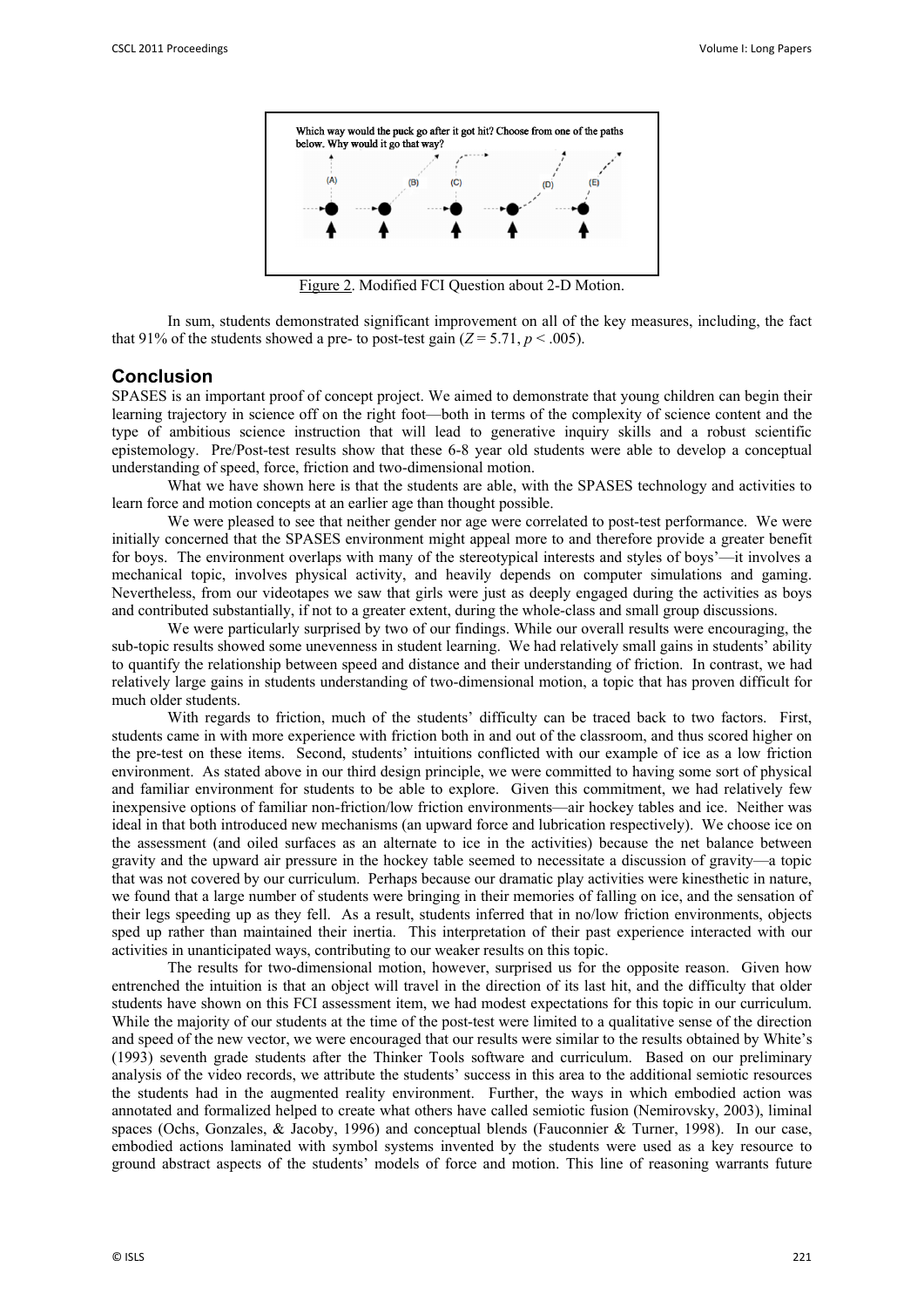study, as it is at the heart of the question of why the SPASES environment worked and would help determine what might generalize from this study to other studies and other computer-mediated environments.

#### **Endnotes**

(1) We have adapted the term 'ambitious math instruction' (Lampert, Beasley, Ghousseini, Kazemi, & Franke, 2010) which was used to refer to instruction that simultaneously targets conceptual understanding, procedural fluency and productive dispositions towards the domain.

# **References**

- Acredolo, C., Adams, A., & Schmid, J. (1984). On the understanding of the relationships between speed, duration, and distance. *Child Development, 55*, 2151-2159.
- Bruner, J. (1986). *Actual Minds, Possible Worlds*. Cambridge, Mass.: Harvard University Press.
- Bullock, M., Gelman, R., & Baillargeon, R. (1982). The development of causal reasoning. In W. J. Friedman (Ed.), *The developmental psychology of time*. New York: Academic Press.
- Colella, V. (2000). Participatory simulations: Building collaborative understanding through immersive dynamic modeling. *Journal of the Learning Sciences, 9*(4), 471-500.
- Council, N. R. (2007). *Taking Science to School: Learning and Teaching Science in Grades K-8*. Washington, DC: National Academies Press.
- Danish, J. A. (2009). *BeeSign: A computationally-mediated intervention to examine K-1 students' representational activities in the context of teaching complex systems concepts.* Unpublished PhD thesis, University of California.
- Danish, J. and Enyedy, N. (2007). Remember, We Have to do all the Parts of the Rose: Negotiated Representational Mediators in a K-1 Science Classroom. *Science Education* 91:1-35.
- DeLoache, J. S., & Burns, N. M. (1994). Early understanding of the representational function of pictures. *Cognition, 2*(52), 83-110.
- Enyedy, N. (2005). Inventing Mapping: Creating cultural forms to solve collective problems. *Cognition and Instruction* 23(4), 427 - 466*.*
- Fauconnier, G., & Turner, M. (1998). Conceptual integration networks. *Cognitive Science, 22*(2), 133-187.
- Hestenes, D., Wells, M., & Swackhamer, G. (1992). Force concept inventory.
- Hutchins, E. (1993). Learning to Navigate. In S. Chaiklin & J. Lave (Eds.), *Understanding Practice: Perspectives on Activity and Context* (pp. 35-63). Cambridge: Cambridge University Press.
- Klahr, D. (2000). *Exploring science: The cognition and development of discovery processes*. Cambridge, MA: MIT Press.
- Lampert, M., Beasley, H., Ghousseini, H., Kazemi, E., & Franke, M. (2010). Using designed instructional activities to enable novices to manage ambitious mathematics teaching. *Instructional Explanations in the Disciplines*, 129-141.
- Lehrer, R., & Schauble, L. (1998). Reasoning about structure and function: Children's conceptions of gears. *Journal of Research in Science Teaching, 31*(1), 3-25.
- Lehrer, R., & Schauble, L. (2000). Inventing data structures for representational purposes: Elementary grade students' classification models. *Mathematical Thinking and Learning, 2*, 49-72.
- Lehrer, R., & Schauble, L. (2006). Scientific thinking and science literacy. In R. W. Damon, K. Lerner, A. Renninger & I. E. Sigel (Eds.), *Handbook of child psychology, 6th edition, (vol. 4)*. Hoboken, NJ: Wiley.
- Matsuda, F. (2001). Development of concepts of interrelationships among duration, distance, and speed. *International Journal of Behavioral Development, 25*, 466-480.
- Metz, K. E. (1995). Reassessment of Developmental Constraints on Children's Science Instruction. *Review of Educational Research, 65*(2), 93-127.
- Nemirovsky, R. (2003). *Three Conjectures concerning the Relationship between Body Activity and Understanding Mathematics.* Paper presented at the PME 27, Honolulu, Hawai-I.
- Nicolopoulou, A. (1993). Play, cognitive development, and the social world: Piaget, Vygotsky, and beyond. *Human Development 36*(1), 1-23.
- Ochs, E., Gonzales, P., & Jacoby, S. (1996). "When I come down, I'm in a domain state": Grammar and Graphic Representation in the Interpretive Activity of Physicists. In E. Ochs, E. A. Schegloff & S. Thompson (Eds.), *Interaction and Grammar* (pp. 328-369). Cambridge: Cambridge University Press.
- Piaget, J. (1952). *Play, dreams and imitation in childhood*. New York, NY, US: W. W. Norton & Co, Inc.

Rosenberg, H. S. (1987). *Creative Drama and Imagination*. New York, NY: Holt, Rinehart & Winston.

- Schauble, L. (1996). The development of scientific reasoning in knowledge-rich contexts. *Developmental Psychology, 32*(1), 102-119.
- Schwarz, C., & White, B. (2005). Meta-modeling knowledge: Developing students' understanding of scientific modeling. *Cognition and Instruction, 23*(2), 165-205.